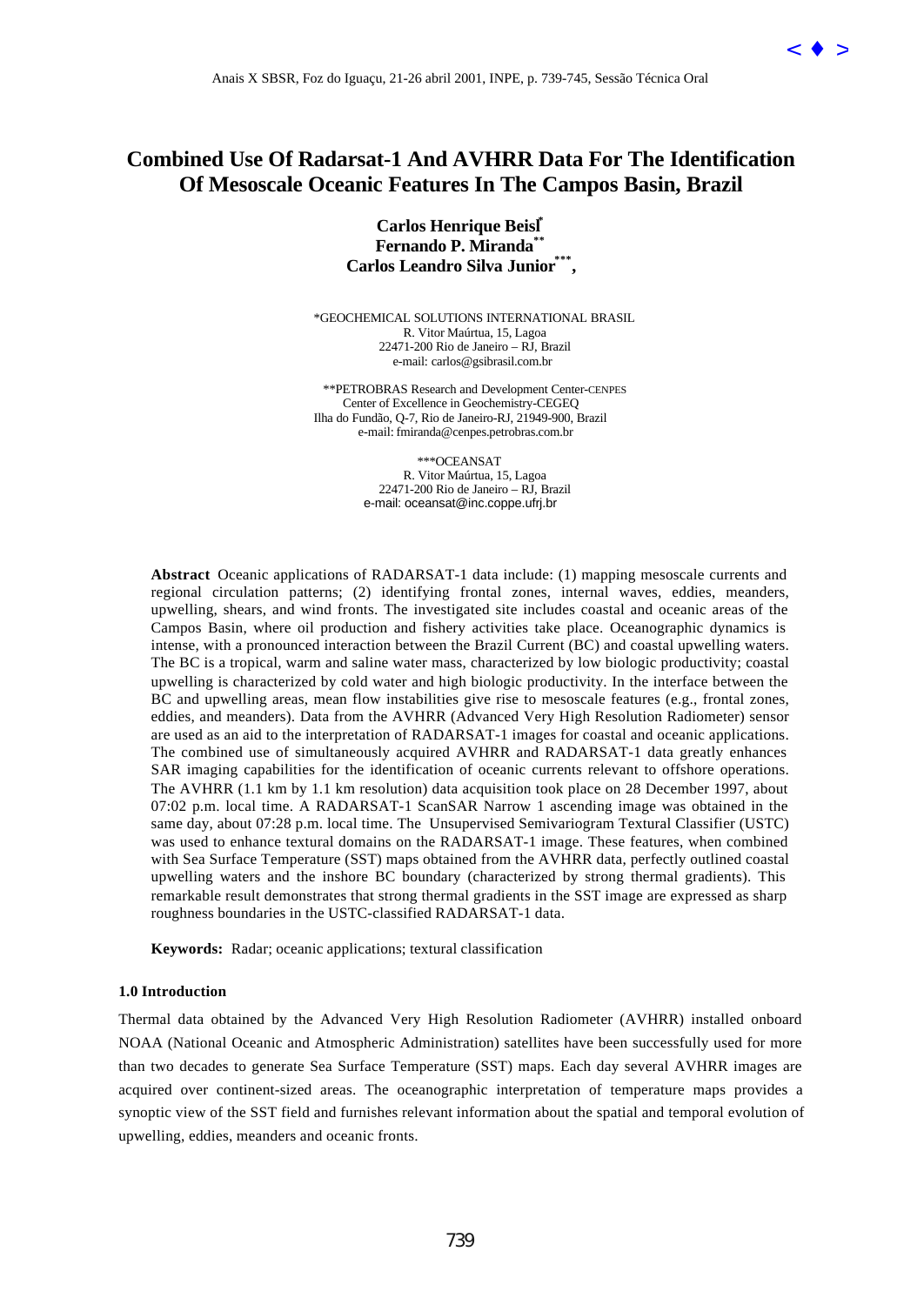Since the launching of Seasat in 1978, spaceborne synthetic aperture radar (SAR) systems have provided images of the oceans in a variety of polarization, wavelength, and incidence angle values. RADARSAT-1 is a sophisticated Earth observation satellite developed in Canada and launched on November 04, 1995. It is the first operationally-oriented radar satellite system capable of the timely delivery of large amounts of data. Possible oceanic applications of RADARSAT-1 data include: (1) mapping mesoscale (a few tens to a few hundreds of kilometers) currents and regional circulation patterns; (2) identifying frontal zones, internal waves, eddies, meanders, upwelling, shears, and wind fronts. However, RADARSAT-1 images have not been widely used for operational ocean mapping and monitoring in tropical regions of the world. A multisensor approach can potentially improve the utilization of RADARSAT-1 data in mesoscale ocean studies in these areas. Interpretation of oceanographic features can be strongly supported by the joint analysis of SST maps derived from AVHRR data and simultaneously acquired radar images (Johannessen et al.,1994).

In this study, AVHRR images were obtained in the Campos Basin as close as possible to the time of RADARSAT-1 data acquisition. The Unsupervised Semivariogram Textural Classifier (USTC) was used to enhance textural domains on the RADARSAT-1 image. Our objetive is to assess if the combined use of AVHRR-derived SST maps and USTC-classified RADARSAT-1 images increases SAR imaging capabilities for the identification of mesoscale oceanographic features.

### **2.0 Oceanographic Characteristics Of The Study Area**

The investigated site includes coastal and oceanic areas of the Campos Basin, south-east Brazil, where oil production and fishery activities take place (Fig. 1). Oceanographic dynamics is intense, with a pronounced interaction between the Brazil Current (BC) and coastal upwelling waters. The BC is a tropical, warm (>25°C) and saline (>36 PSU) western boundary current, characterized by low biologic productivity. Its flow is oriented from NE to SW all year round in the region. Boundaries and mean velocities of the BC do vary seasonally. The presence of meanders and mesoscale vortices can also introduce large changes in the flow. Coastal upwelling is characterized by cold water and high biologic productivity. Upwelling in the coastal areas of Cabo de São Tomé and Cabo Frio (Fig. 1) was portrayed by Kampel *et al.* (1997) e Silva Jr. *et al.* (1997) using AVHRR images. In the interface between the BC and upwelling areas, mean flow instabilities give rise to mesoscale features (e.g., frontal zones, eddies, and meanders). Thermal contrast between warm BC waters and cold upwelling waters occurs mostly during spring and summer. Therefore, the combined use of AVHRR and RADARSAT-1 data acquired within such a time frame is appropriate to identify and map these mesoscale oceanic features.

#### **2.1 Remote Sensing Data And Derived Products**

The Advanced Very High Resolution Radiometer (AVHRR) is a five channel sensor that acquires one visible band (band 1) used to identify clouds; one reflected infrared band (band 2) used to separate land and water; and three thermal infrared bands (bands 3, 4, and 5) used to map the sea surface temperature. All bands have a nadir spatial resolution of 1.1 km (Sabins, 1997). AVHRR data were processed in this study for the generation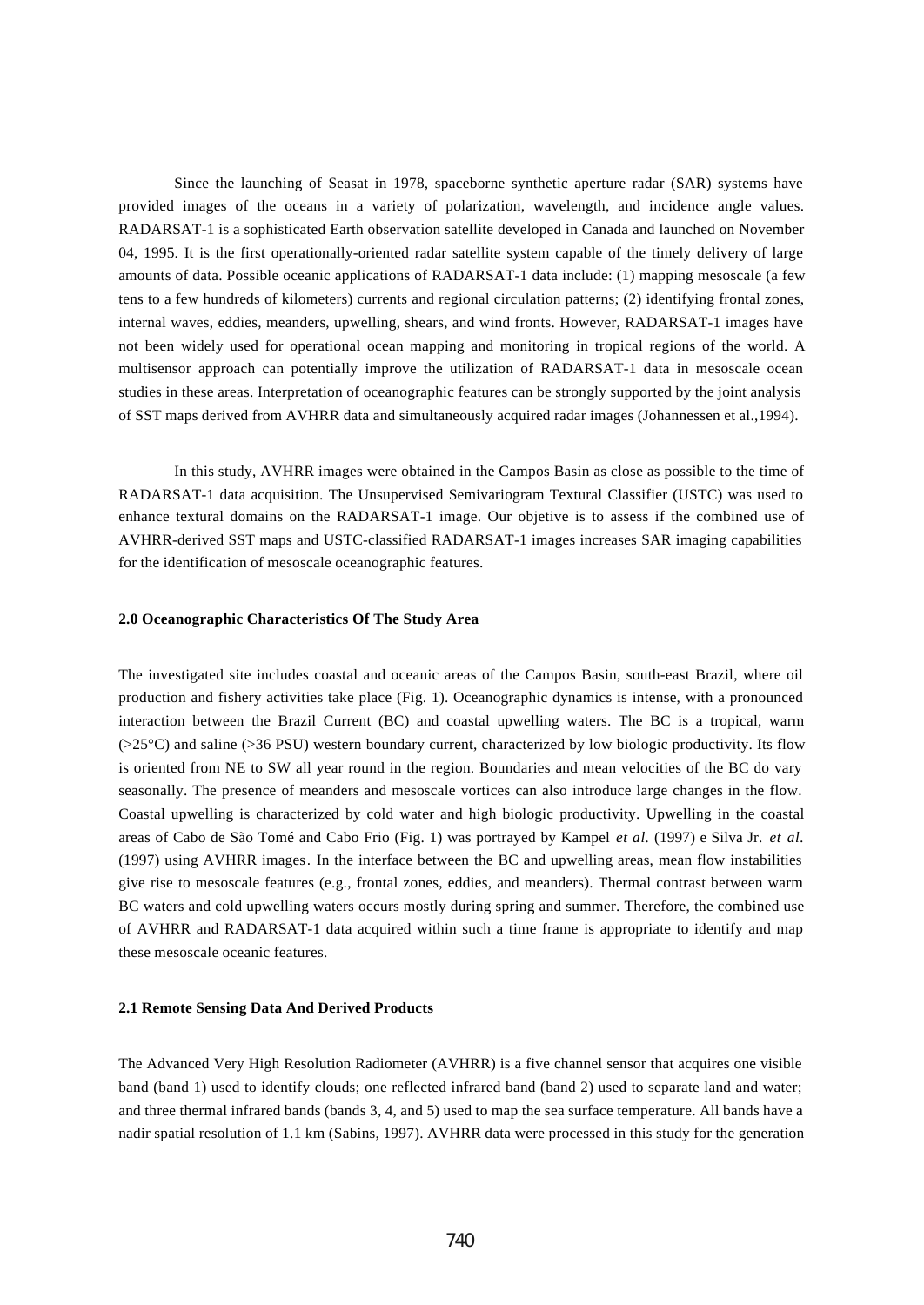of a Sea Surface Temperature (SST) map (Fig. 2). One of he NOAA algorithms (Kidwell , 1995) was used to convert brightness temperatures into atmospherically corrected SST values. The AVHRR image was obtained as close as possible to the time of RADARSAT-1 data acquisition (Table 1).

| <b>Remote Sensing Data</b>         | Orbit     | <b>Acquisition Date Time (local)</b> |              |
|------------------------------------|-----------|--------------------------------------|--------------|
| <b>AVHRR/NOAA-12</b>               | Ascending | 28 Dec 1997                          | $07:02$ p.m. |
| <b>RADARSAT-1 ScanSAR Narrow-1</b> | Ascending | 28 Dec 1997                          | $07:28$ p.m. |

**TABLE 1: Acquisition schedule of remote sensing data**

A RADARSAT-1 image in the ScanSAR Narrow 1 (SCN1) beam mode was used in this investigation (Table 1). Each RADARSAT-1 SCN1 image has a nominal area of 300 km x 300 km at an approximate resolution of 50 m; incidence angles positions range from 20° to 40°. The Unsupervised Semivariogram Textural Classifier (USTC) was applied in this study to RADARSAT-1 SCN1 data in order to enhance mesoscale ocean surface features. It is a deterministic classifier, which provides the option of combining both textural and radiometric information (Miranda et al., 1997). Radiometric information is conveyed by the despeckled digital number (DNdsp) value. The speckle noise reduction algorithm used was the adaptive median filter. Textural information is described by the shape and value of the circular semivariogram function.

#### **3.0 Results**

The AVHRR image of the study area was acquired with 8 % of cloud cover. Therefore, the SST map

derived from it adequately portrays mesoscale oceanic features in this portion of the Campos Basin (Fig. 2). The SST range of the BC was 25°C-28°C; shelf waters varied from 23°C to 24°C and upwelling waters from 20 $^{\circ}$ C to 22 $^{\circ}$ C. When the BC stretched south of parallel 22 $^{\circ}$ S, it developed a cyclonic eddy (clockwise in the Southern Hemisphere) with diameter of approximately 70 km. This eddy contained warmer water (26°C) than the surroundings (25 $^{\circ}$ C). It can also be noted that colder (20 $^{\circ}$ C to 22 $^{\circ}$ C) subsurface water is upwelled south of Cabo de São Tomé moving away from the coast towards the south. A 135-km long profile extending from the axis of the BC to the coastal region of Macaé is shown in Fig. 3. It includes the transition between the inshore front of the BC to the southeast and upwelling waters of Cabo de São Tomé to the northwest. The maximum horizontal temperature gradient found along this profile is about  $0.17^{\circ}$ C km<sup>-1</sup> (5°C variation in 28.33 km).

The RADARSAT-1 SCN1 scene (Fig. 4) was obtained on 28 December 1997, 26 minutes after the NOAA AVHRR image (Table 1). The USTC-classified RADARSAT-1 SCN1 image (Fig. 5) portrays prominent textural features with configuration and orientation that are in good agreement with the SST map (Fig. 2). These textural features perfectly outline (a) coastal upwelling waters of Cabo de São Tomé and (b) strong thermal gradients that characterize the inshore front of the BC. Such a result demonstrates that strong thermal gradients in the SST image are expressed as sharp roughness boundaries in the USTC-classified RADARSAT-1 data.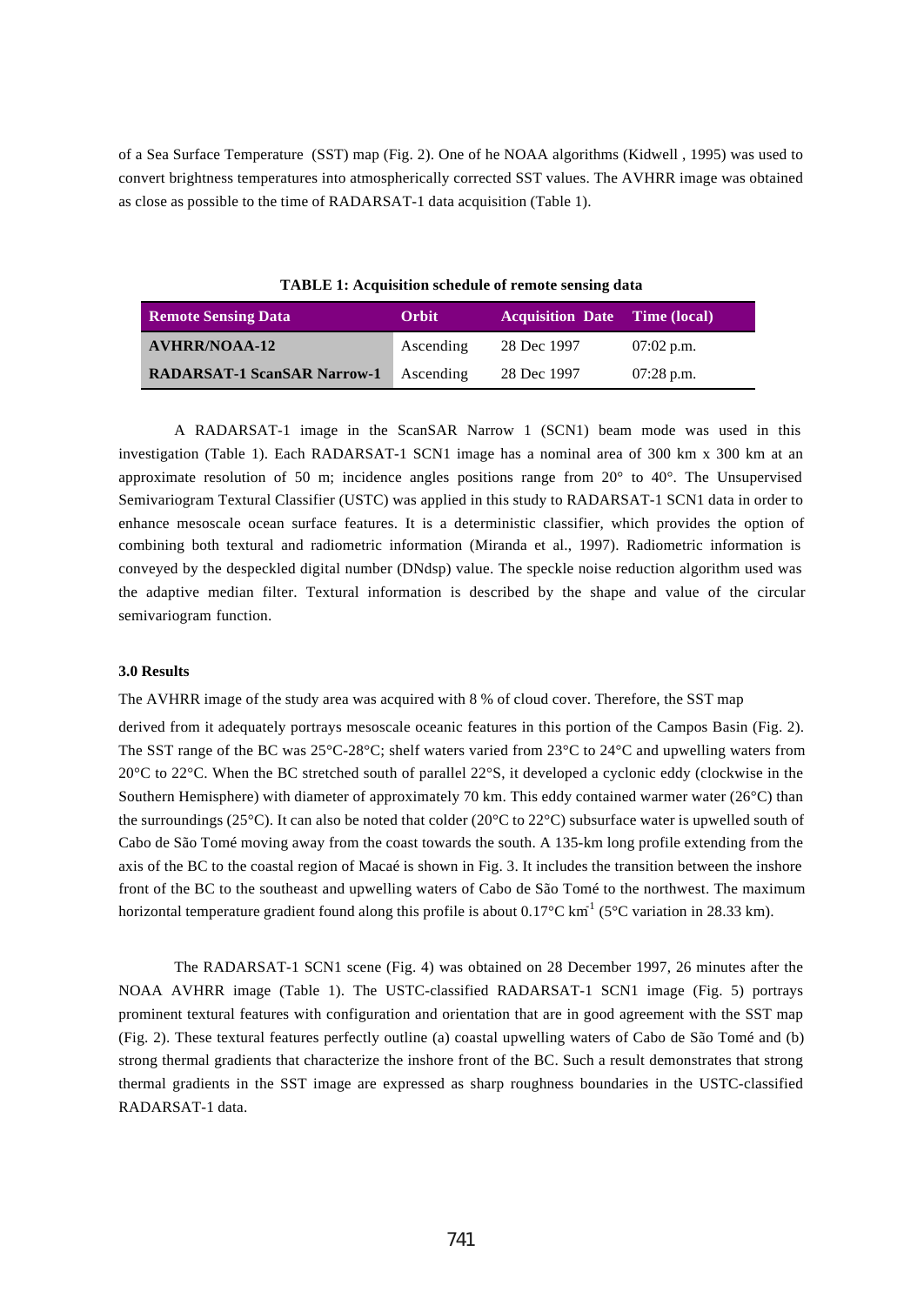#### **4.0 Conclusions**

Textural features identified on the RADARSAT-1 SCN1 image of the Campos Basin using the Unsupervised Semivariogram Textural Classifier (USTC) perfectly outline mesoscale oceanic features identified on the Sea Surface Temperature (SST) map obtained from the AVHRR data. This result demonstrates that RADARSAT-1 and AVHRR manifestations of, respectively, surface roughness and sea surface temperature can be compared in the study area, since strong thermal gradients in the SST map are expressed as sharp roughness boundaries in the USTC-classified RADARSAT-1 data.

## **References**

- Johannessen, J.A., G. Digranes, H. Espedal, O.M. Johannessen, P. Samuel, D. Browne, and P. Vachon, 1994, SAR Ocean Feature Catalogue: ESA SP-1174, 106 p.
- Kampel, M.; J.A. Lorenzzetti, C.L. Silva Jr, 1997, Observação por satélite de ressurgências na costa S-SE brasileira. In: VII COLACMAR, 22 a 26 de setembro de 1997, Santos, SP. IO-USP, ALICMAR, São Paulo, v. II, 38-40p. Anais.
- Kidwell, K.B. NOAA Polar Orbiter Data, 1995, Washington D.C., Users Guide, Satellite Data Services Division. NOAA.
- Miranda, F.P., L.E.N. Fonseca, C.H. Beisl, A. Rosenqvist, and M.D.M.A.M. Figueiredo, 1997, Seasonal mapping of flooding extent in the vicinity of the Balbina Dam (Central Amazonia) using RADARSAT-1 and JERS-1 SAR data: Proceedings of the International Symposium Geomatics in the Era of RADARSAT (GER'97), Ottawa, Canada, May 1997.
- Sabins, F.F., 1997, Remote sensing: principles and interpretation: United States of America, Floyd F. Sabins, 494 p.
- Silva Jr., C.L., M. Kampel, C.E.S. Araújo, 1997, Utilização de imagens AVHRR/NOAA na avaliação da extensão da ressurgência costeira de Cabo Frio: estudo de caso. In: VII COLACMAR, 22 a 26 de setembro, 1997, Santos, SP. IO-USP, ALICMAR, São Paulo, v. II, 445-446p. Anais.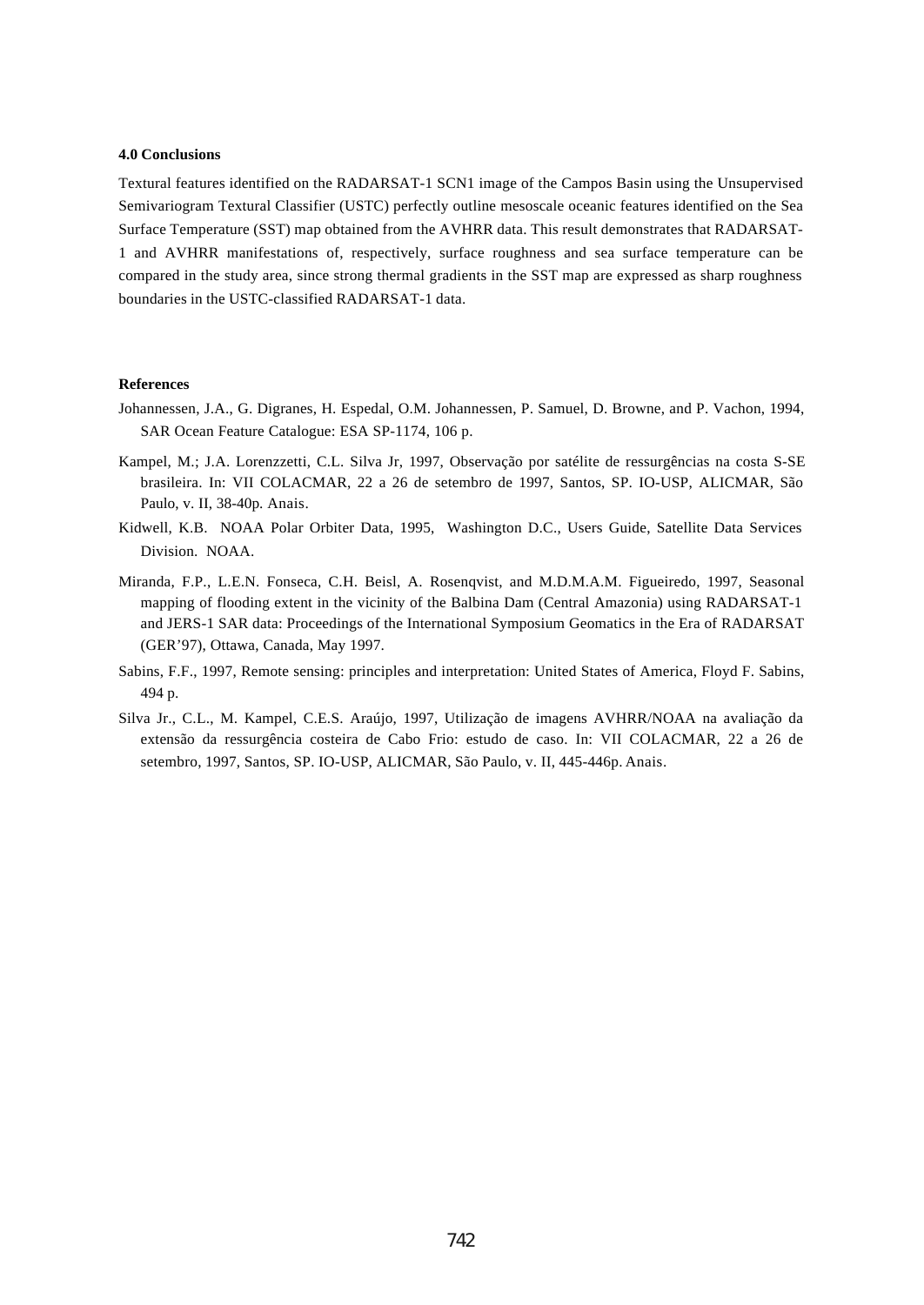# **FIGURES**



**Fig. 1: Location map**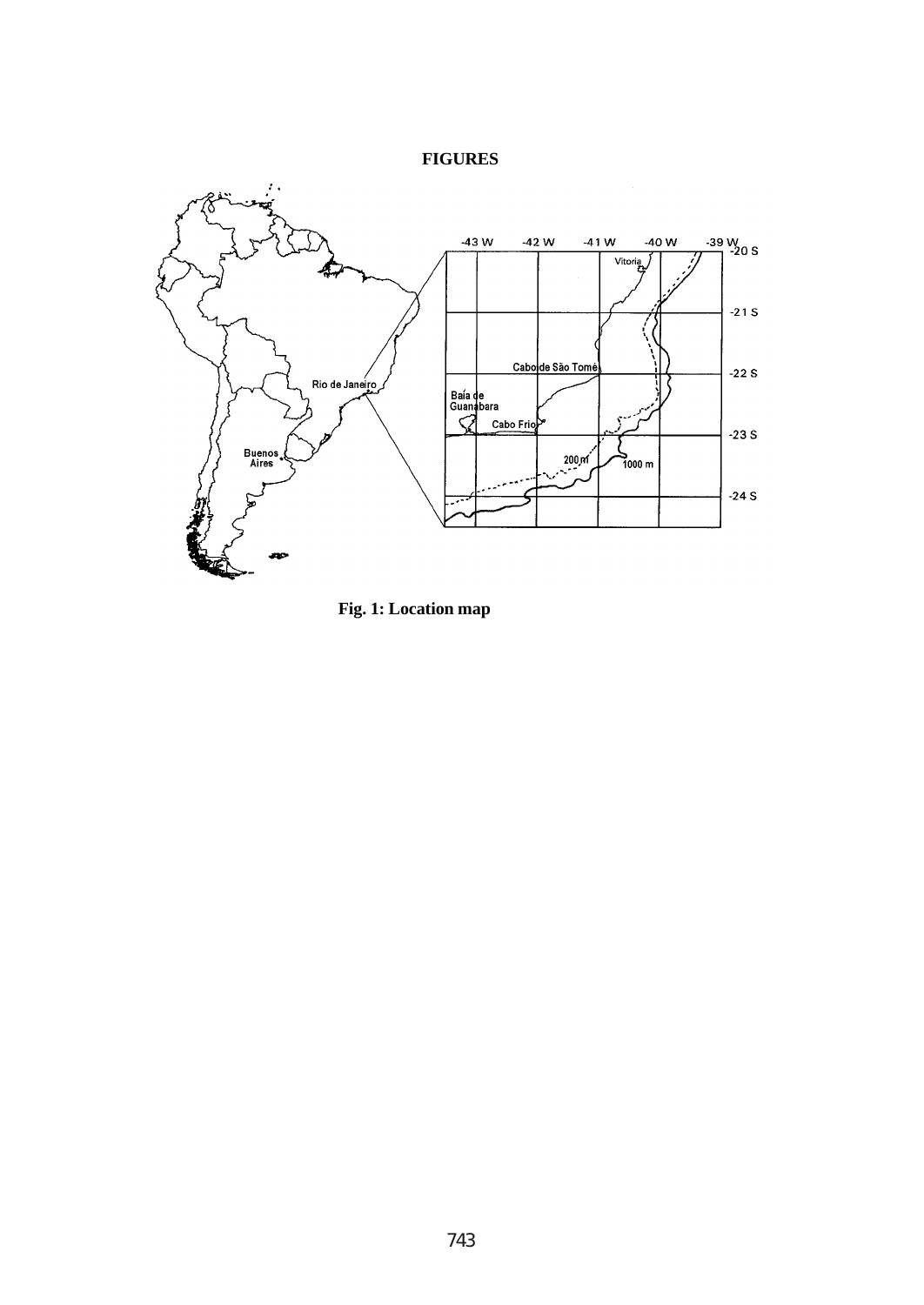

**Fig. 2: Sea Surface Temperature (SST) map derived from AVHRR/NOAA-12 image.**



**Fig. 3: Macaé profile (see Fig. 2 for location) showing the horizontal variation of sea surface temperature.**